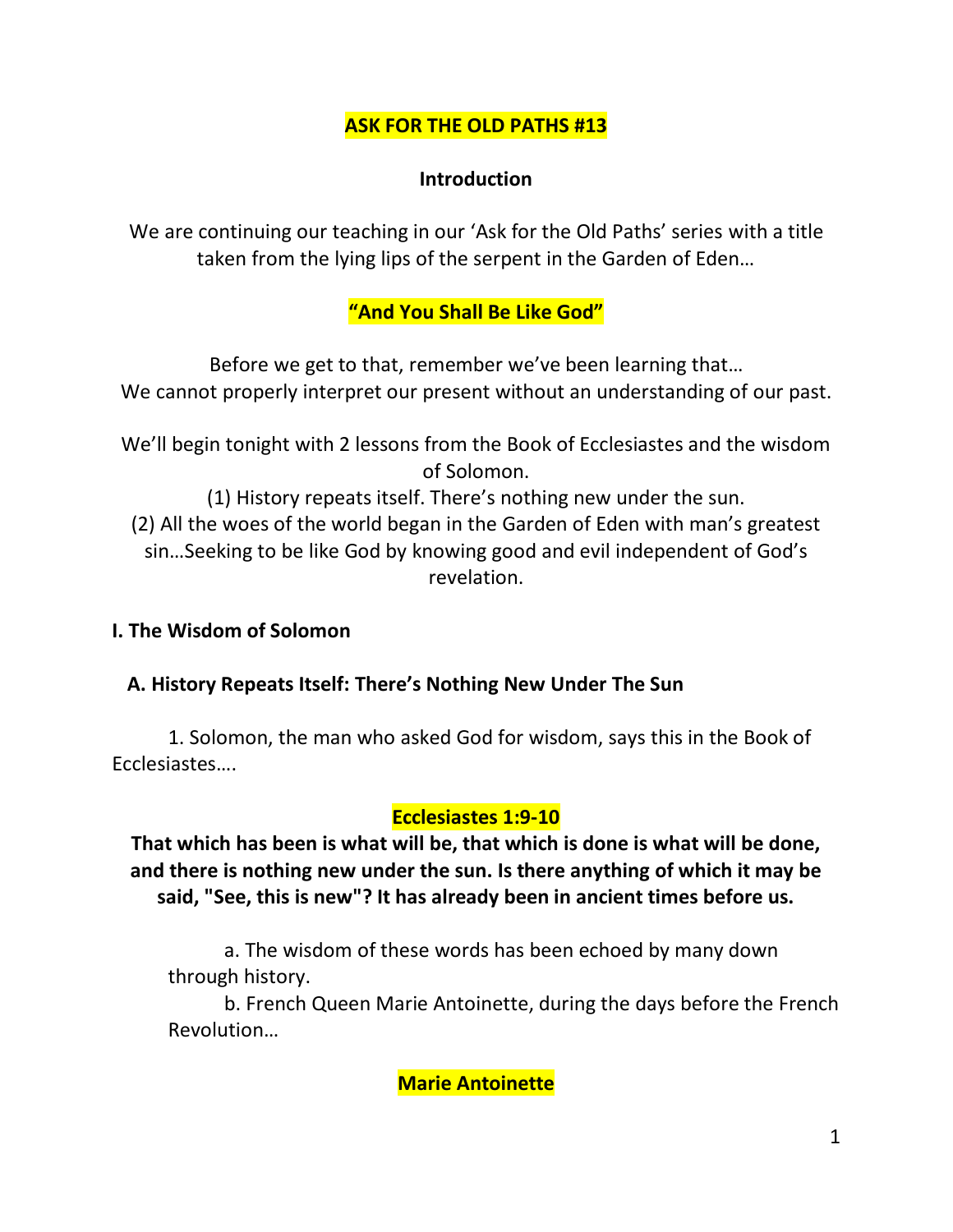### **There is nothing new except that which has been forgotten.**

c. The great English journalist Malcolm Muggeridge became a Christian in his 40's and gave us this bit of wisdom….

### **Malcolm Muggeridge**

### **All novelties are nothing but old things happening to new people.**

2. History tends to repeat itself; this is especially true when it comes to what the Bible has to say about the condition of the human race.

3. The second saying from Solomon comes from his search to understand the nature of human life and why there was so much suffering in the world. In 7:29, he comes to one great conclusion…

### **Ecclesiastes 7:29**

**Truly, this only I have found: that God made man upright, but they have sought out many schemes." …many inventions (KJV) ….many devices (NASB)**

### **Thomas Constable's Notes on the Bible**

**The same Hebrew word translated "devices" in verse 29 reads "explanation" in verses 25 and 27. The point is not that people have turned aside to sin, but that they have sought out many explanations about God's plan. Failing to fully understand God's scheme of things, people have turned aside to their own explanations of these things.**

4. Solomon says all the woes of this world go back to the beginning in the Garden of Eden. God made man upright. But they sought out many schemes.

#### **Matthew Henry**

**Solomon traces all the streams of actual transgression back to the fountain of original corruption. The source of all the folly and madness that are in the world is in man's apostasy from God and his fall from his original uprightness.**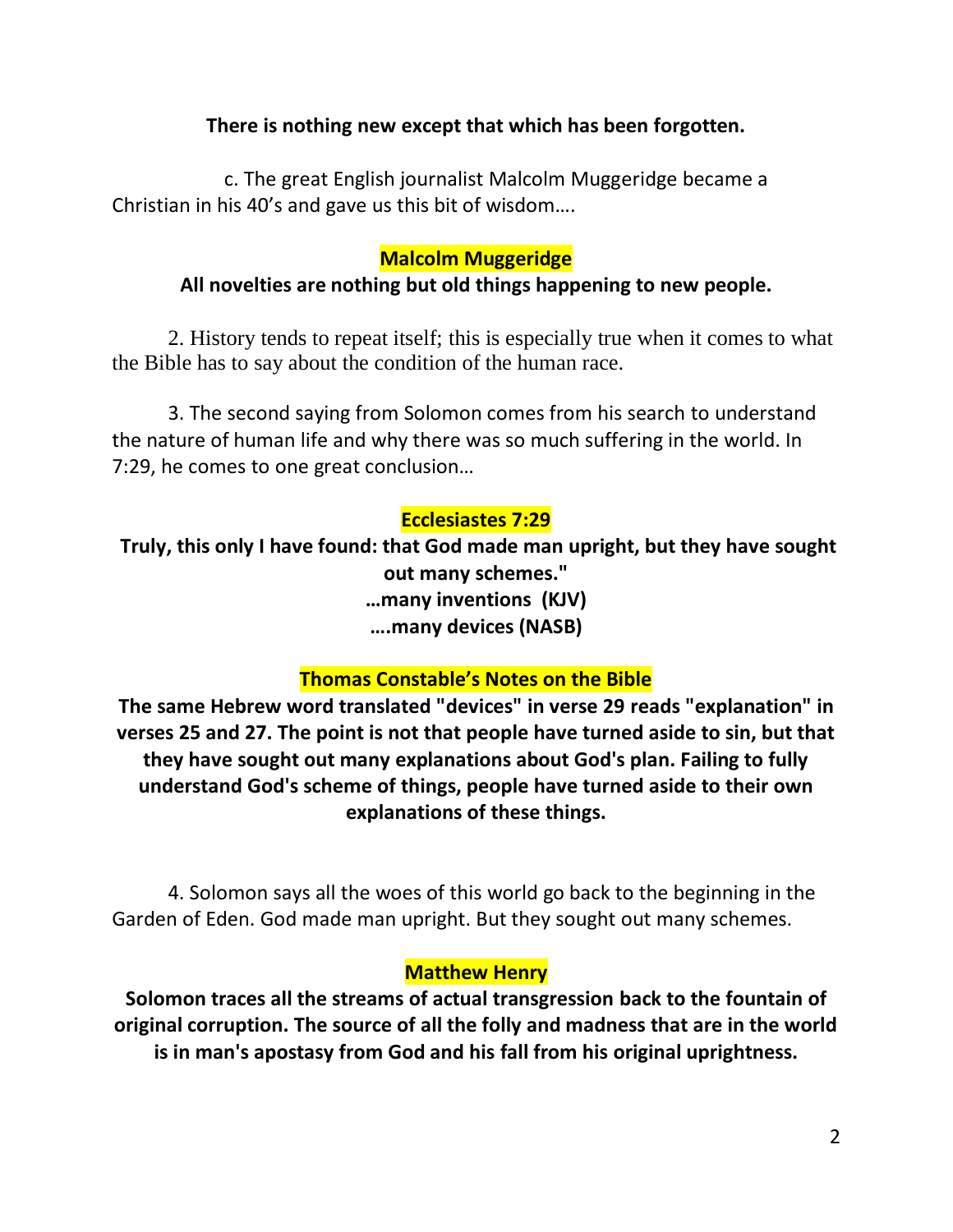a. Let's review the story. God made man in His own image and likeness and gave him dominion over all God had created. He only denied him one thing.

# **Genesis 2:16-17**

# **And the Lord God commanded the man, saying, "Of every tree of the garden you may freely eat; but of the tree of the knowledge of good and evil you shall not eat, for in the day that you eat of it you shall surely die."**

5. God gave Adam the freedom to enjoy all the blessings of the world; think of it! Then think about the ONE THING he denied him; he was not to partake of the tree of the KNOWLEDGE of good and evil.

a. He did not deny him knowledge! He denied him the knowledge of good and evil from any other place than God Himself.

## **The Biblical Illustrator**

**God made him lord of the world, prince of the inferior creatures, universal lord and emperor of the whole earth. The Lord dealt most liberally and bountifully with him and "put all things under his feet". Only He kept one thing, one tree in the garden, out of his hands, the tree of knowledge of good and evil.**

# **The Biblical Illustrator**

**At first sight it would seem almost incredible that a being endowed and circumstanced as was Adam, probably informed that not only his own happiness, but that of an unnumbered posterity, depended on his obedience to a single command, should have so totally failed in his probation, and provoked a curse which the least steadfastness might have averted.**

6. So when the serpent slithered in, he never mentioned all the things God had given him freely to enjoy; he went after the one thing that God had refused him; to know good and evil on his own.

a. along with a GREAT LIE…

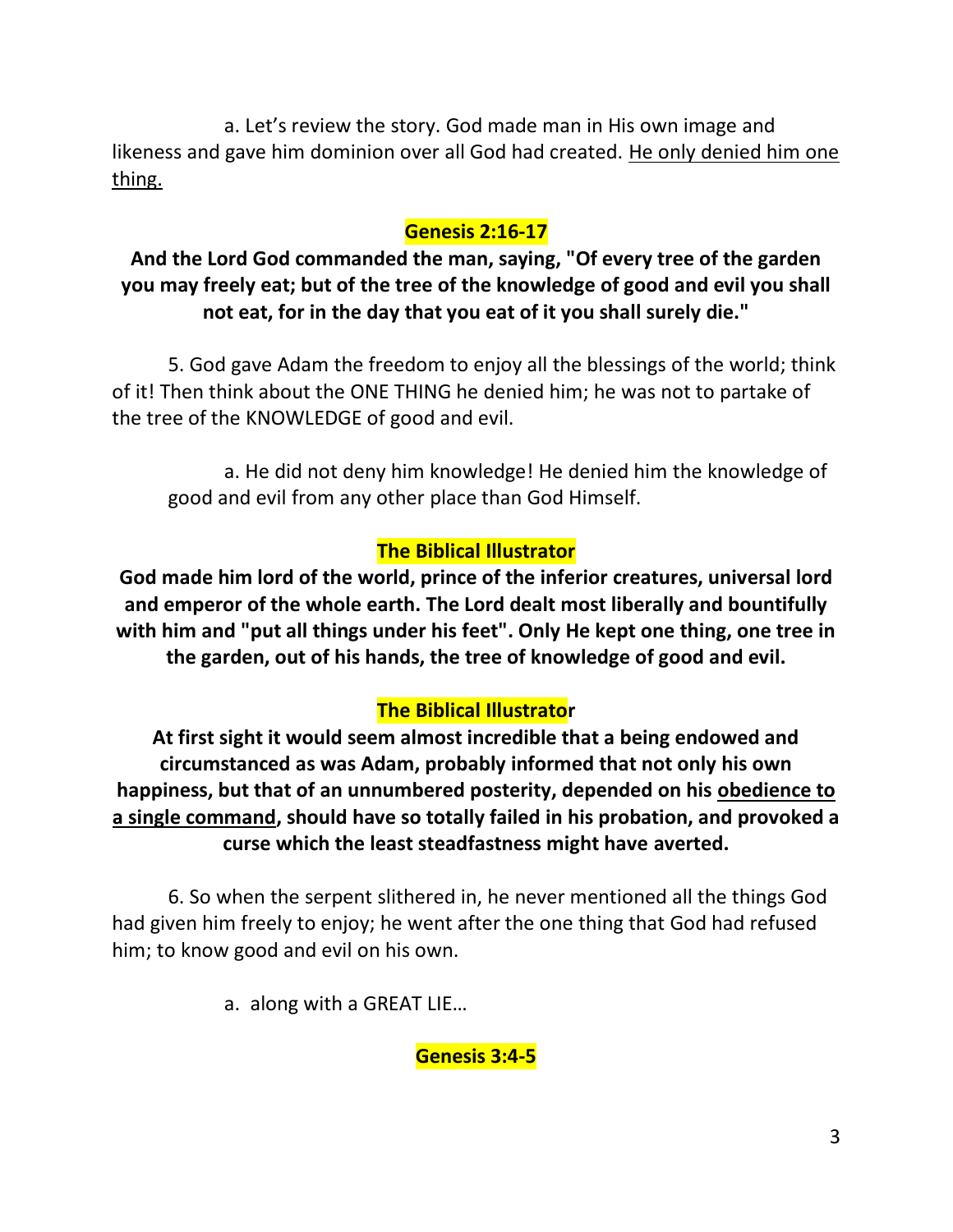# **Then the serpent said to the woman, "You will not surely die. For God knows that in the day you eat of it your eyes will be opened, and you will be like God, knowing good and evil."**

7. The Devil himself defines God as the One who knows good and evil; the temptation was to 'be like God', to know (or decide) good and evil for himself!

## **B. 3 Lessons To Learn From The Fall of Mankind**

### **1. They Were Discontented with the Divine Revelation.**

a. God had given them everything they needed, including His revealed will regarding good and evil.

b. He had proclaimed everything He had made to be 'very good'; then God gave them freedom to access to all the blessings of the Paradise He had place them in.

c. But with all that, they were discontented.

## **Matthew Henry**

**Man, instead of resting in what God had given him, was for seeking to better himself, like the prodigal that left his father's house to seek his fortune. Instead of being for God's institutions, he was for his own inventions. The law of God would not hold him, but he would be at his own disposal and follow his own sentiments and inclinations.** 

d. John Wesley, the great founder of the Methodist Church had similar sentiments…

## **John Wesley**

**God made our first parents, Adam and Eve, upright; without any imperfection or corruption, conformable to his nature and will, after his own likeness. But they were not contented with their present state but studied new ways of making themselves wiser and happier than God had made them. And we, their wretched children, are still prone to forsake the certain rule of God's word, and the true way to happiness, and to seek new methods of attaining it.**

**John Gill, English Baptist Pastor, (1697-1771)**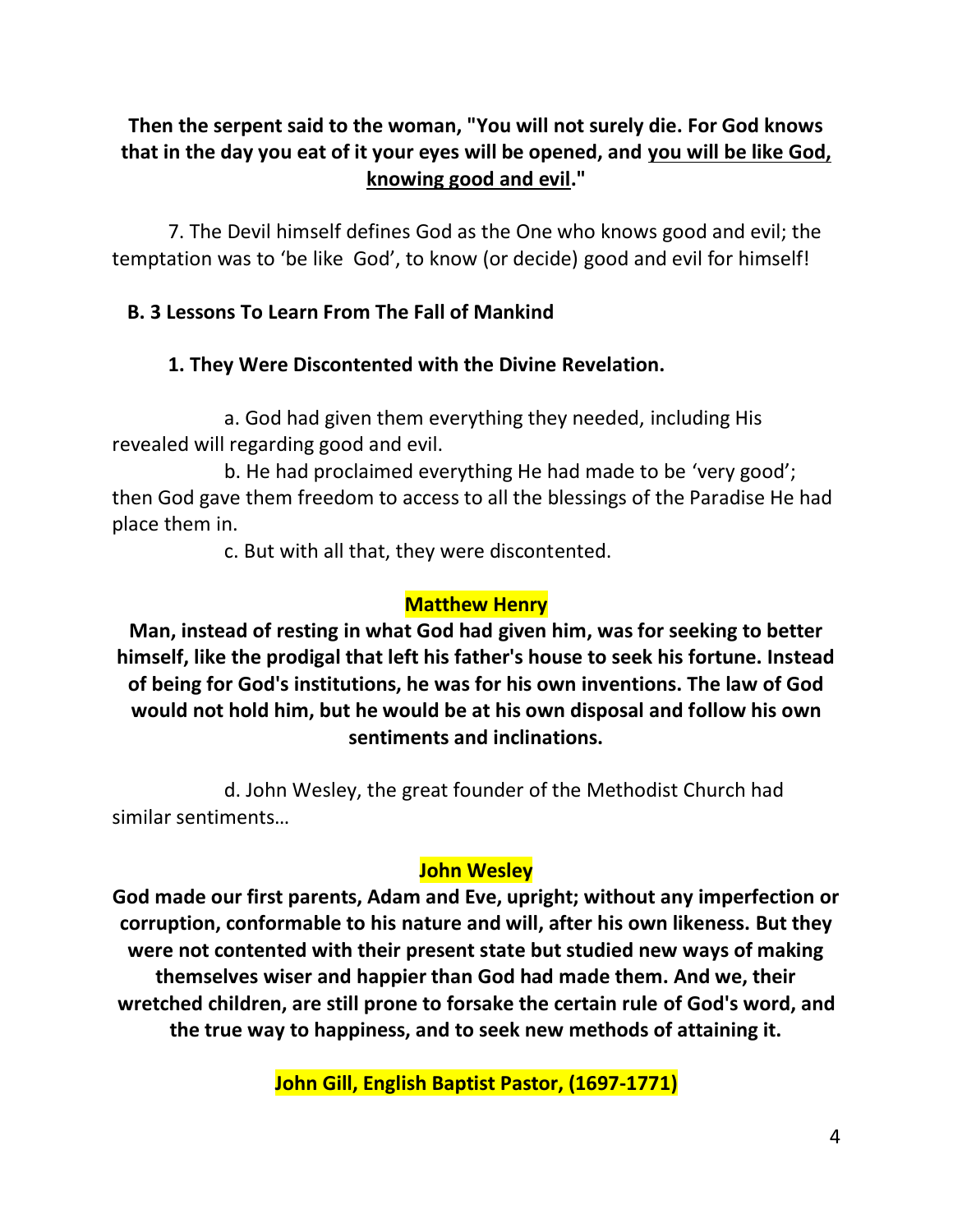**Adam and Eve, not content with their present knowledge and happiness, sought out new ways and means of being wiser and happier than God made them or intended them to be. They sought out many inventions; they sought to be as wise as God himself.**

e. The Bible goes on to tell us exactly how they expressed their discontentment.

## **2. They sought to displace God's Sovereign right to define good and evil and take it unto themselves.**

a. They not only sought to be like God, or to be 'little gods'; they sought it in a specific way; they sought the power to define good and evil apart from God's word!

b. This is how history keeps repeating itself.

## **The Biblical Illustrator**

**Men have sought out or invented many new ways in which to walk, forsaking the good old way in which God originally placed them. Men have forsaken the one living and true God and sought out or invented innumerable false gods and created idols, to which they give that homage and attention which are due to Him alone.**

## **The Biblical Illustrator**

**Men have ceased to be conformed to the Divine law and have sought out many other rules -- rules more agreeable to their present sinful inclinations -- by which to regulate and try their conduct. Some adopt for this purpose new laws for their country; others embrace the opinion of some human teacher; while a third and more numerous class govern themselves by the new thinking currently acceptable in the society of which they happen to be members.**

**3. In grasping to rise into godhood they fell into slavery to the great sin that ruined the human race; to put themselves into the place of God by creating their own commandments as to what is good and what is evil.**

a. This is what we have today.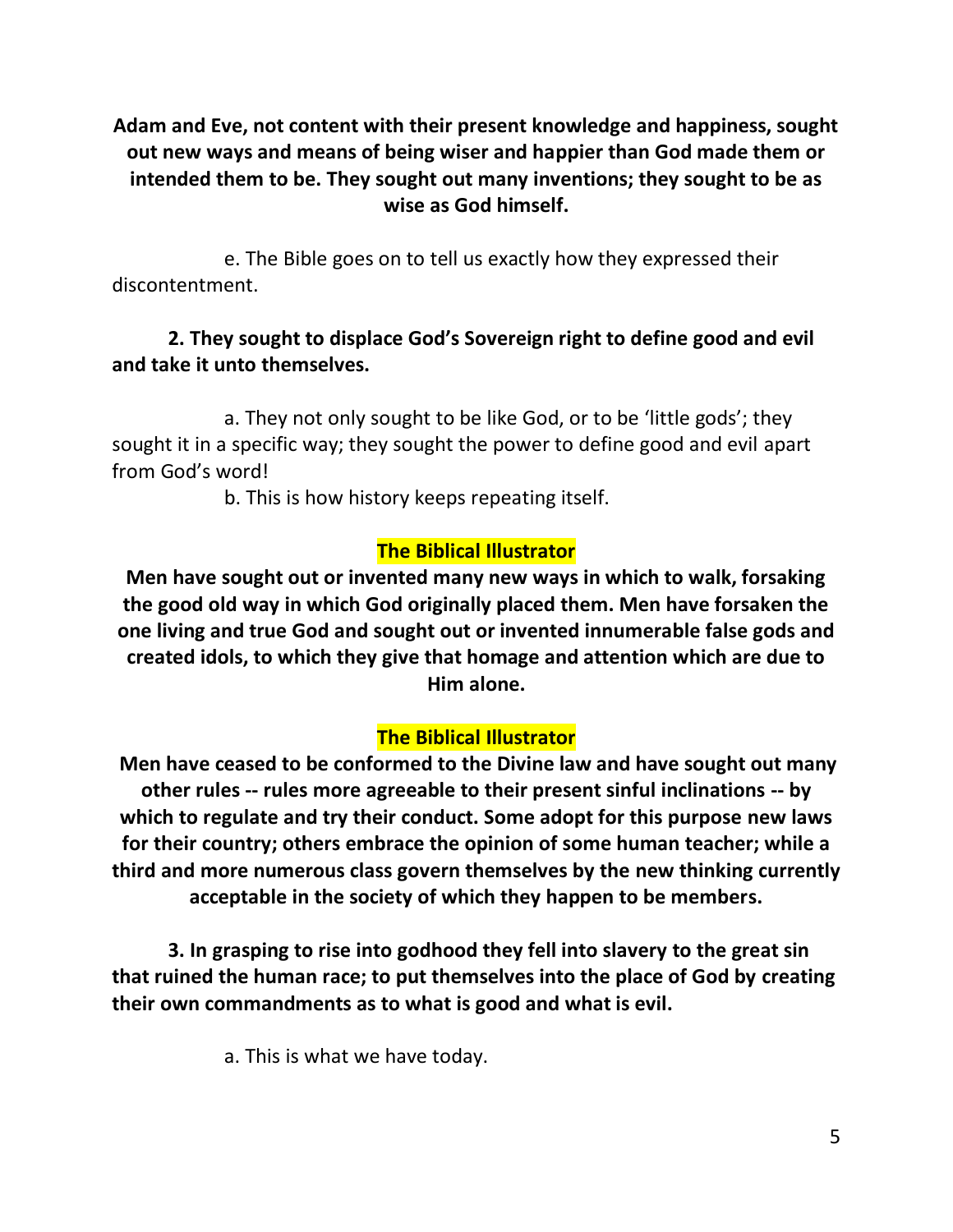b. Ungodly men in government (and in some churches) who are redefining good and evil out of their own minds, bringing God's curse.

## **Isaiah 5:20-21**

**Woe to those who call evil good, and good evil; who put darkness for light, and light for darkness; who put bitter for sweet, and sweet for bitter! Woe to those who are wise in their own eyes, and prudent in their own sight!**

c. All the woes of this world come upon those who depart from God's definitions of good and evil and redefine it for themselves.

d. Imagine the arrogance of those who are 'wise in their own eyes' and 'prudent in their own sight!

e. This is what we have today. This is what explains…

### **C. The Current Condition of the Culture**

1. Here is the meat of this message…

### **Theme**

### **Nothing proves the depravity of an anti-Christian culture more than when it seeks to redefine good and evil apart from the revelation of God.**

2. We have pastors in our pulpits and people in the halls of political power usurping that which belongs to God alone, the right to define good and evil, right and wrong.

## **Examples of Redefining Good and Evil**

- Abortion-Thou shalt not kill. (Exodus 20:13) God hates the shedding of innocent blood. (Proverbs 6:17) But they call abortion 'good'!
- Gender-God says He created us 'male and female' and it was 'very good'. (Genesis 1:27,31) But they say it is 'not good' to require us to accept our assigned birth gender
- Gay marriage-God defines marriage as a man and a woman. (Genesis 2:21- 25) God calls homosexuality an abomination. (Leviticus 18:22) But they say gay marriage is good and acceptable for those who choose it

**Examples of Redefining Good and Evil**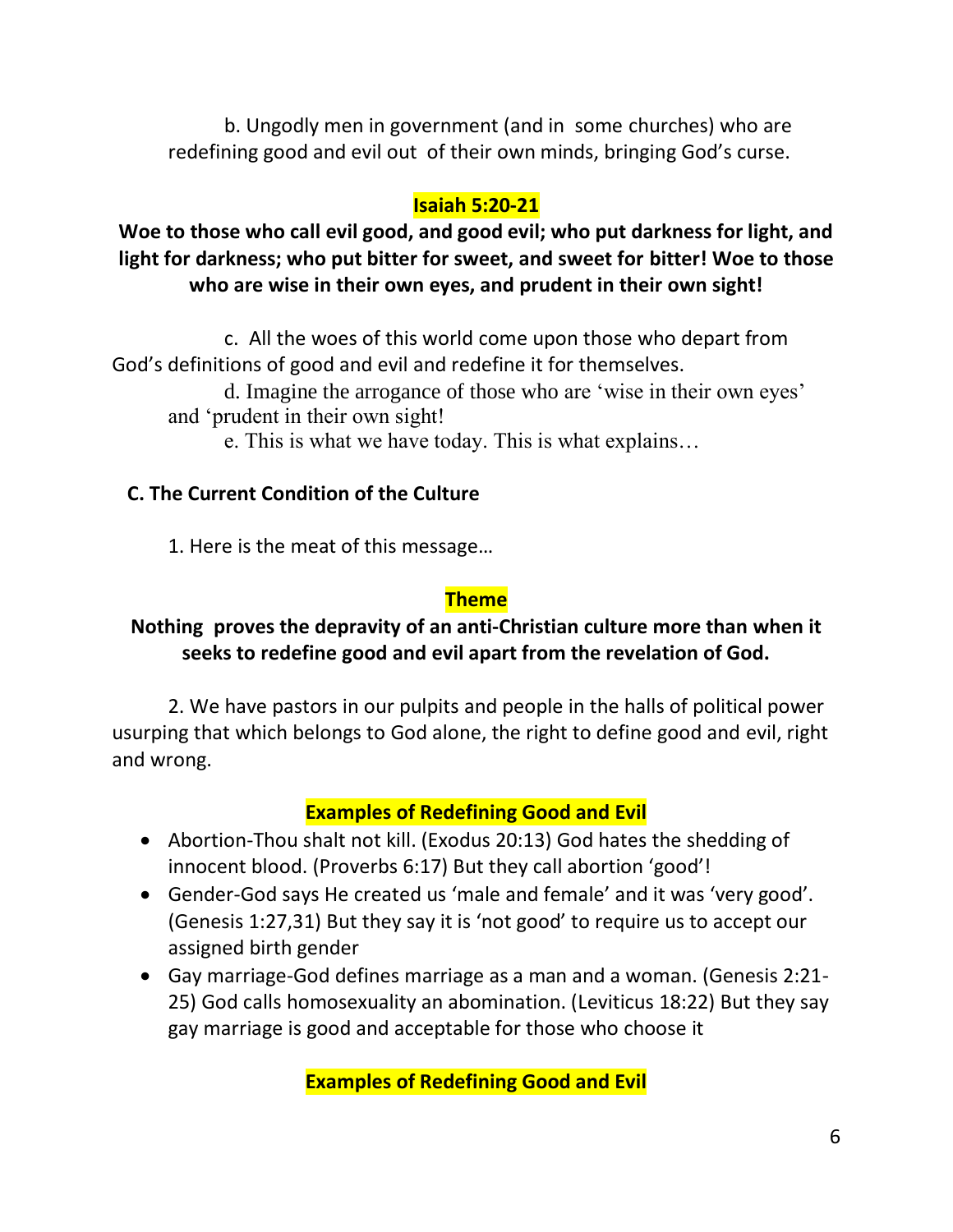- Socialism-God says, 'Thou shalt not steal'. (Exodus 20:15) But the Socialists believe they are entitled to redistribute wealth to achieve economic equity.
- Socialism-God says 'Thou shalt not covet'. (Exodus 20:17) But they seek power by creating class warfare between the economic classes and teach that the poor that they are entitled to be supported by the rich
- God says our problem is that we are born sinners. (Romans 3:23) The Critical Race Theorists tell us our problem is that we are born white!

3. Testimony: When I look at what's happening in Washington, I find myself thinking, 'these people are crazy'!

# **Eddie Dura, "Echoes of Edent"**

# **No society in human history has fought so hard for the rights of animals, treating them as if they were humans, while fighting so hard for the right to kill human fetuses, treating them as if they are animals.**

a. In a way, they are crazy. But the Bible tells me it's worse than that. Theare actually sinning by setting themselves up as 'little gods', wise in their own eyes, seeking to redefine right and wrong as public policy.

4. Meanwhile, many churchgoers have never been given God's word on what we might call...

## **D. The Epistemological Question**

1. The great issue in the Garden of Eden was not a debate about good and evil; it was a debate about the KNOWLEDGE of good and evil.

a. There is a whole field of study on the subject of knowledge known as…

## **Epistemology**

## **The study of the nature, origin, and limits of human knowledge. Epistemology considers the relationship between knowledge, truth, belief, reason, evidence and reliability.**

2. The best way to understand epistemology is to remember that it deals with some of life's basic questions: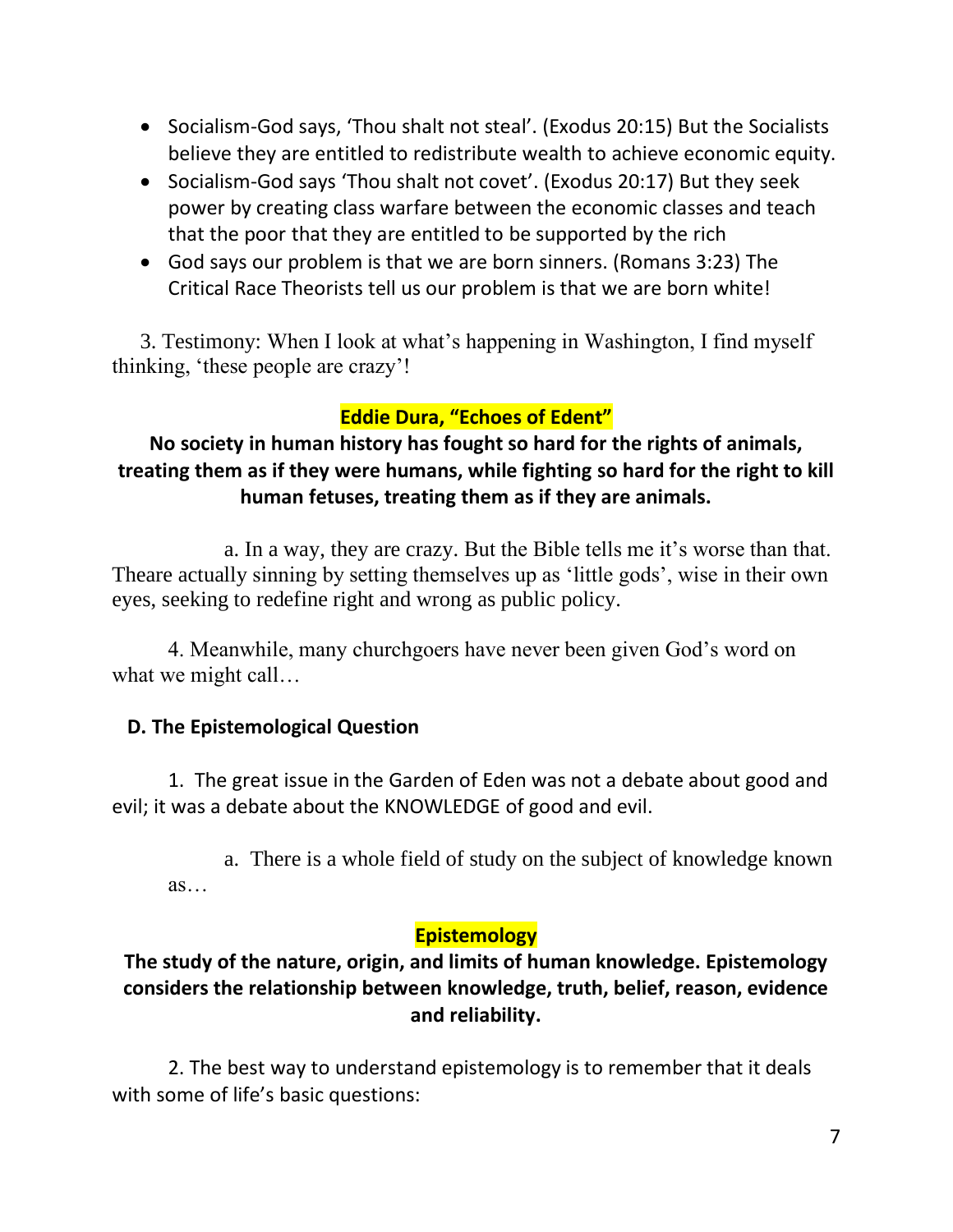## **Epistemology Asks:**

#### **How do we know what we know?**

- **How do we know truth from error?**
- **How do we know good from evil?**

3. When it comes to ethical issues or questions about good and evil or right and wrong, how do we know what we know?

a. We say we know that murder is evil; stealing is a crime.

b. We say we know that abortion is wrong; homosexuality is a sin; marriage is between a man and a woman.

4. The epistemological question is, "How do we know what we know?" And there are only 2 answers...

- We know good and evil by revelation; God has told us in His Word.
- Or...Any other way
- We will either live by God's revelation of good and evil or we will 'seek out many inventions

### **The Great Temptation**

## **The serpent's temptation was epistemological; instead of accepting the knowledge of good and evil from God, become 'like God' and define it for yourself.**

5. Every generation, every individual person faces the same temptation from the Garden of Eden.

## **Rev. John Clayton (1754-1843)**

**Each successive generation, in a civilized country especially, makes advancement on the experiments of the former. But In religious matters it is different. We are to expect no new Bible, no new ordinances, no new Messiah, no new discoveries in the substance of truth any more than we look for a new sun, moon, and seasons, in the institutions of nature.**

6. And yet we do; history repeats itself; each generation must be reminded of the tendency to 'become like God' and redefine good and evil.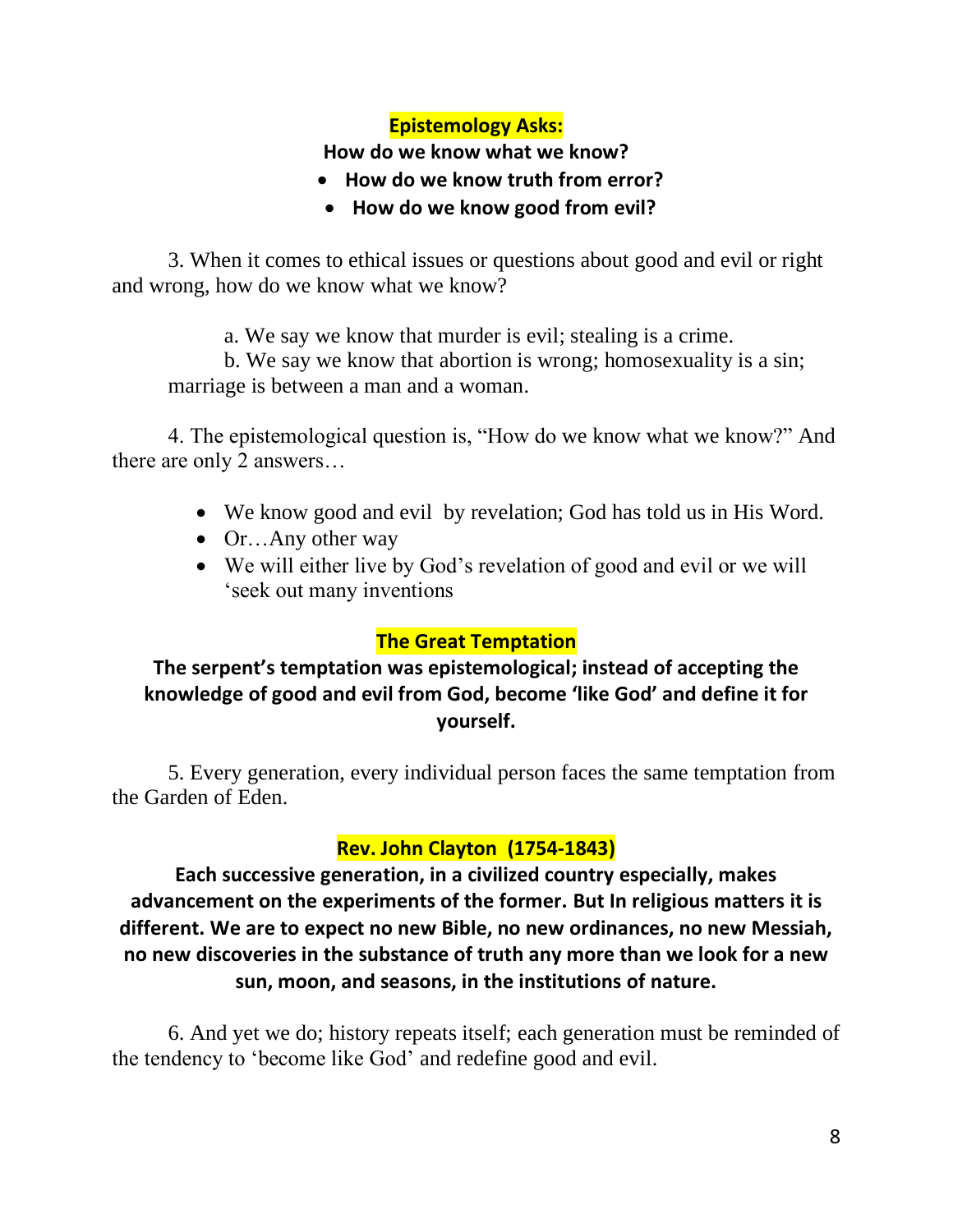**E. Words of Wisdom from Past Generations That Apply To Us Today**

## **The Biblical Illustrator**

**Our present time is noticeable for an extraordinary outbreak of activity along new lines of thought and belief. Men are generally inclined to doubt the social and moral results of past experience, and to repudiate long-accepted social manners and customs.** 

1. Has there ever been a time when so many 'new lines of thought and belief' have appeared in a culture? Has there been a time when so many 'doubt the social and moral results of past experience' and 'repudiate long-accepted social manners and customs?

2. Even many of God's people seem to easily swallow the lies of the government and the mainstream media!

## **Malcolm Muggeridge**

#### **The great modern sin is credulity. 'Credulity'**

# **The tendency to be too ready to believe that something is real or true.**

- a. Vaccines are the answer!
- b. The climate will kill us within 5 years!
- c. Much of what's done is about controlling us through FEAR.

## **Robert F. Kennedy, Jr.**

### **We need to love freedom more than we fear the virus.**

3. God is using this crisis to expose our value systems; what do we really believe? who do we really believe?

## **Malcolm Muggeridge**

**It has been said that when people stop believing in God they believe in nothing. The truth is much worse. When people stop believing in God they believe in anything.**

## **Peter Marshall, Chaplain of U.S. Senate, 1946-1948**

**If you don't stand for something you'll fall for anything.**